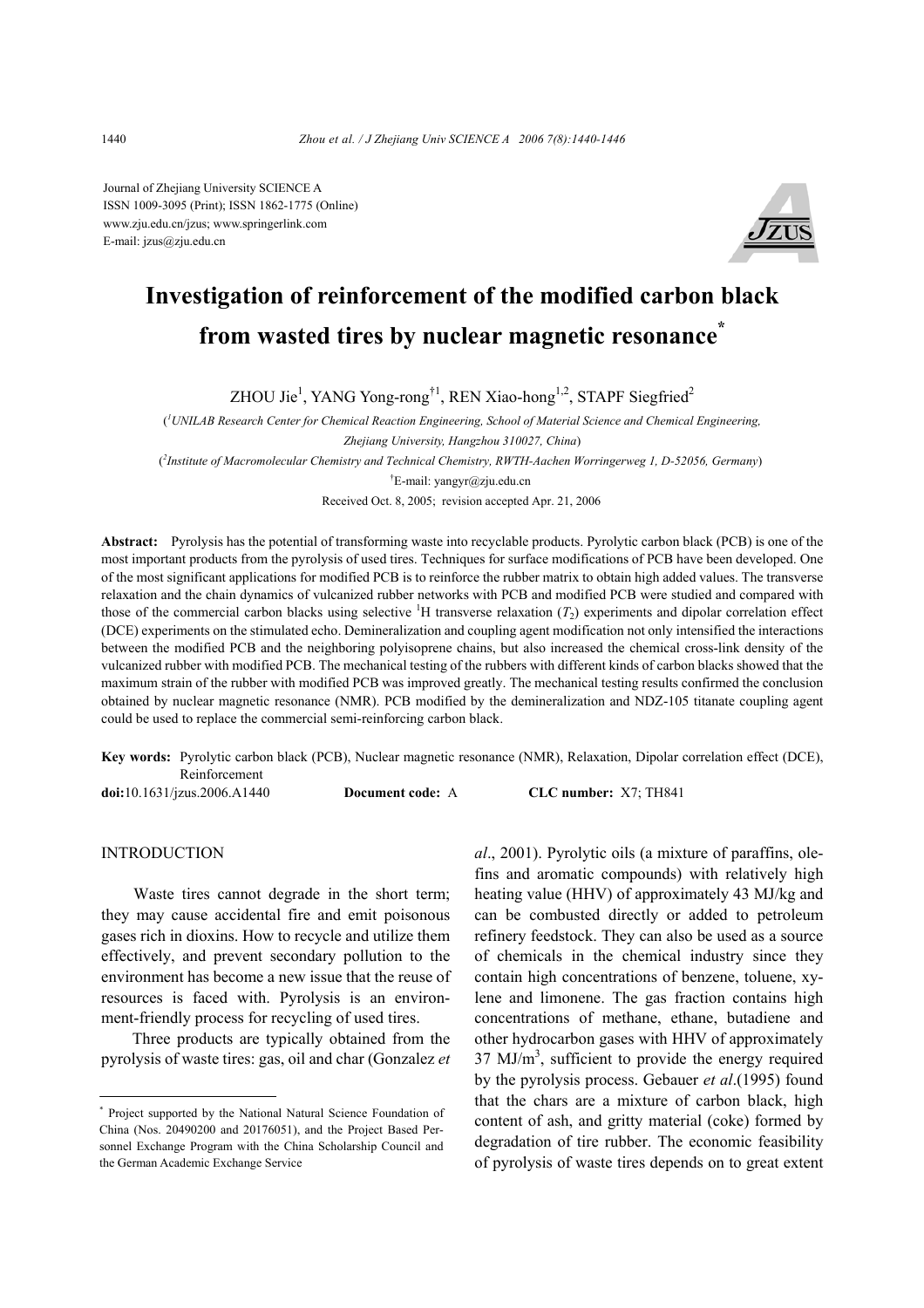the value of the solid residues (Merchant and Petrich, 1993). Pyrolytic carbon black (PCB), the recycling resources, can be used as rubber reinforcement filler (Williams *et al*., 1993; Roy and Darmstadt, 1997). But PCB has only the potential to replace the commercial carbon black in a few certain rubber applications. It was showed that there is large amount of ester and short hydrocarbon grafted on the surface of PCB (Lü *et al*., 2002; Zhou and Yang, 2004; Darmstadt and Roy, 1994). The carbonaceous deposits mainly consist of aromatic hydrocarbons. Although the deposits had low polarity, similar to that of natural rubber, an adequately thick layer could not be formed on the surface of PCB because of the lack of effective active sites.

Rubber is a colloid dispersive system composed of natural rubber, filler, accelerator, and auxiliary agent. Severe constraints on isotropic reorientation of polymer chains are imposed by chemical cross-links in rubber. The reinforcing fillers like carbon black strongly influence the macroscopic material properties. The short transverse relaxation time is influenced greatly as carbon blacks only interact with neighboring chains. A parameter selective nuclear magnetic resonance (NMR) mapping has well established itself as a useful tool for material characterization (Blümich, 2000). Dipolar correlation effect (DCE) is a specific attenuation mechanism of the stimulated echo in microscopically anisotropic solids and has proved to be a new effective tool for study of ultraslow molecular dynamics and the molecular order in polymer networks (Garbarczyk *et al*., 2001).

In this work, methods to improve the structure and micro-dispersion property of PCB were developed. The reinforcement properties of pyrolytic and modified PCB were investigated and compared with those of commercial carbon black by analyzing the transverse relaxation time and the DCE on NMR. The mechanical performance of the vulcanized rubbers with different kinds of carbon blacks was also examined.

## EXPERIMENTAL DETAILS

The CHAOYANG brand 650-16 tire tread was provided by Hangzhou Zhongce Rubber Co., Ltd. (China). About 100 g tire shreds (1 cm×1 cm ×1 cm) were set in a quartz tube reactor heated by a tubular furnace in  $N_2$  atmosphere from room temperature to 550 °C at atmospheric pressure. Then the solid residue was collected and ground. PCB was prepared.

The commercial semi-reinforcing carbon black (SRCB) and N330 carbon black as referential fillers were provided by Hangzhou Zhongce Rubber Co., Ltd. (China).

Twenty g PCB samples were mixed with 300 ml nitric acid (20 wt%). The mixtures were heated at 80 °C for 60 min with vigorous stirring and then filtered. The solid residues were washed with distilled water until the pH value of the filtered water was neutral and then were dried to obtain the washed pyrolytic carbon (WPC). The recovered acids can be used three times consecutively. The waste filtrate can be neutralized with alkali and some nitrates can be recovered with appropriate technology.

Coupling agents have been commonly applied to improve the performance of particulate-fill compounds at present (Fuad and Ismail, 1995). The commercial NDZ-105 titanate coupling agent was provided by Nanjing Shuguang Chemical Group Co., Ltd. (China). The dosage of titanate coupling reagent was 1 wt% of that of WPC. NDZ-105 was dissolved with a certain quantity of isopropanol, and then WPC was slowly added into the solution with continuous stirring. After stirring for about 30 min, the mixtures were oven dried to obtain the WPC modified by the titanate coupling agent (TWPC).

The five different kinds of carbon blacks were mixed with natural rubber and other components respectively according to GB/T 3780.18-1998. The mixtures were cured at 140 °C in a plate vulcanizer. The cured rubber pieces for NMR study were about  $\Phi$ 18 cm in diameter and 1 cm thick. The  $\mathrm{^{1}H}$  transverse  $(T<sub>2</sub>)$  NMR relaxation time of each sample was determined employing Carr-Purcell-Meiboom-Gill (CPMG) pulse sequences, with an echo time of 0.52 ms.  $T_2$  images were created from the spin-echo program using a series of images with echo time (*TE*) of 0.8~1.8 ms. The repetition time was 3 s. The DCE were investigated by a modified stimulated echo sequence with additional  $\pi$ -pulses inserted in the free-evolution intervals as shown in Fig.1 (Grinberg *et al*., 2002); the amplitudes of the primary and the stimulated echo were recorded. Relaxation experiments were performed at 7.05 T on a Bruker DMX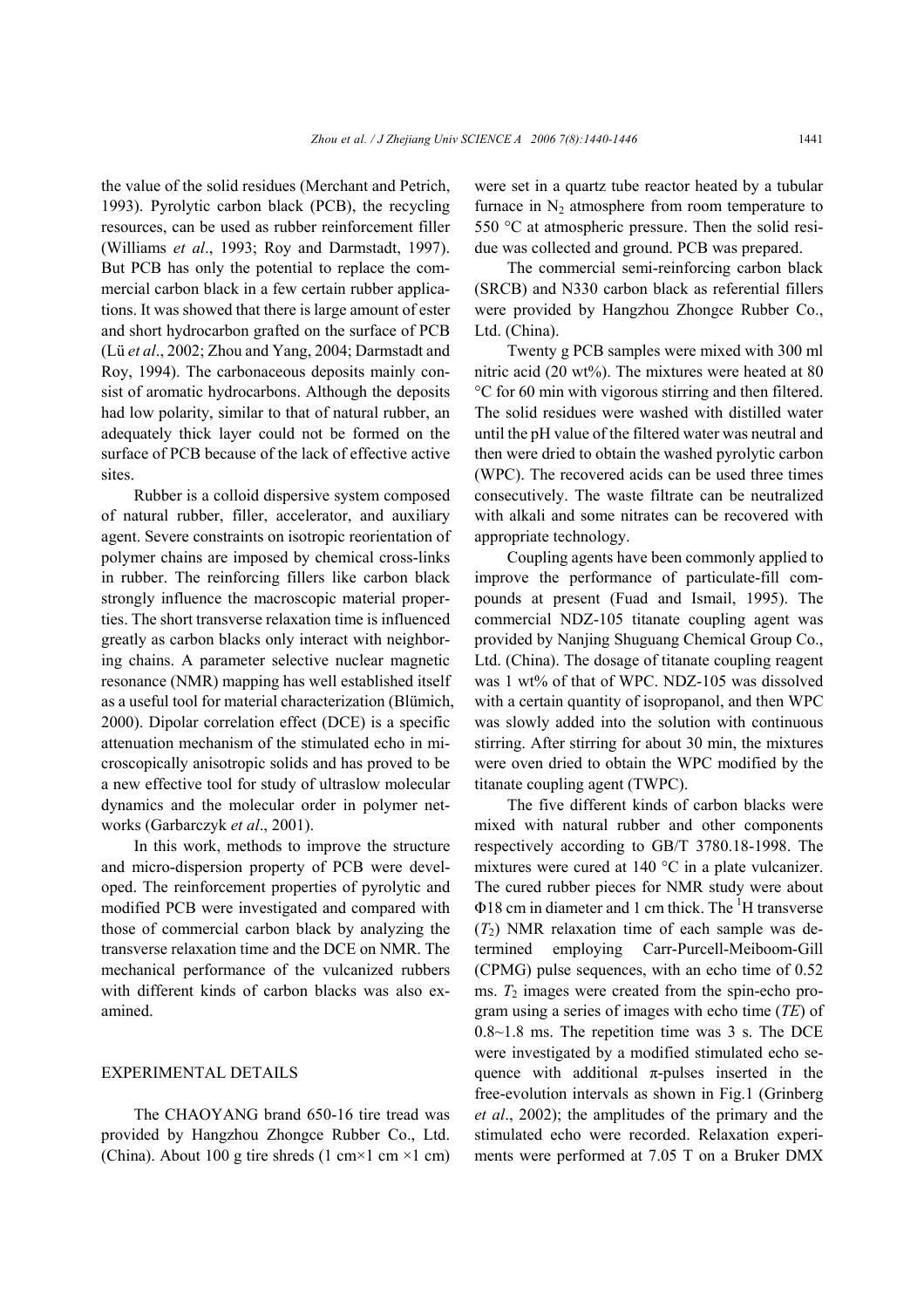300 spectrometer, and the DCE were measured at 4.7 T on a Bruker DSX 200 spectrometer. All experiments were carried out under room temperature.



**Fig.1 Modified pulse scheme under chemical shift compensated conditions for the acquisition of the primary and the stimulated echo** 

## RESULTS AND DISCUSSION

#### **Characteristics of carbon blacks**

The characteristics of the five kinds of carbon blacks together with the content in the natural rubber used and duration of the vulcanization process are given in Table 1. The Brunauer-Emmett-Teller (BET) surface areas S<sub>BET</sub> of the five kinds of carbons were determined by  $N_2$  adsorption and desorption isotherms measured at 77 K using an automatic adsorption apparatus (Metermetric APAC 2100). The content of carbon black in natural rubber, which is relative to the amount of used natural rubber, is given in phr (parts per hundred rubbers). Table 1 also shows the duration of the vulcanization process.

**Table 1 Characteristics of carbon blacks** 

|             | Ash            | Surface   | <b>DBP</b>                                         | Content<br>in rubber | Duration |
|-------------|----------------|-----------|----------------------------------------------------|----------------------|----------|
|             | Sample content | area      | value                                              |                      |          |
|             | (%)            |           | $(m^2/g)$ $(\times 10^{-5} \text{ m}^3/\text{kg})$ | $(\text{phr})$       | (min)    |
| <b>PCB</b>  | 16 18          | 69.23     | 70                                                 | 50                   | 30       |
| <b>WPC</b>  | 7.52           | 88.62     | 94                                                 | 50                   | 30       |
| <b>TWPC</b> | 745            | 75.12     | 80                                                 | 50                   | 30       |
| <b>SRCB</b> | $\leq 0.5$     | $5 - 25$  | $47\pm10$                                          | 50                   | 30       |
| N330        | $\leq 0.5$     | $73 - 93$ | $102 \pm 10$                                       | 50                   | 30       |

More than half of the ashes in PCB are removed by washing with acid. Due to the removal of much of ash content and a few carbonaceous deposits between the PCB aggregates, the surface area and DBP value (or structure) of WPC are increased after modification. And the surface area and DBP value of TWPC are decreased slightly because of the grafting of the titanate coupling agent to the WPC surface.

## **NMR relaxation study of rubber reinforcement with different kinds of carbon blacks**

The magnetization decay curves will be shown in double components decay if there are two different components in the matter. Generally, if there are strong interactions between the polyisoprene chains and neighboring carbon blacks in rubber, the magnetization decay is rapid because of the weak molecular movements. This gives rise to a short relaxation time. Whereas the magnetization decay is relatively slow due to small restrictions between the polyisoprene chains and far away carbon black resulted in strong molecular movements, which give rise to a long relaxation time. The magnetization intensity *M* is given in the appropriate form (Litvinov and de Prajna, 2002; Litvinov and Steeman, 1999):

$$
M(t) = C \cdot \exp(-t/T_{2\text{ short}}) + D \cdot \exp(-t/T_{2\text{ long}}), \quad (1)
$$

where  $T_{2 \text{ short}}$  and  $T_{2 \text{ long}}$  are the fast-decaying and slowly-decaying transverse relaxation time, relating to the interface and matrix, respectively, *C* and *D* are both constants.

From the  $T_2$  relaxation component with a much shorter decay time, the contribution of the immobilized units adjacent to the carbon black surface can be determined, whereas the contribution of tightly bound and free rubber can be deduced from the longer decay time. Table 2 gives the value of shorter and longer relaxation components of the samples. Because of the techniques used, it is not possible to detect directly the relaxation time contributed by the immobilized units, which are in the range of 10~30 µm (Fuad and Ismail, 1995). The decay in the total transverse relaxation time implies the decrease of the molecular flexibility introduced by the improvement of the carbon black.

**Table 2 Relaxation times of vulcanized rubbers with different kinds of carbons blacks** 

| Sample                       |      |      | PCB WPC TWPC SRCB |      | N330 |
|------------------------------|------|------|-------------------|------|------|
| $T_{2\text{ short}}$ (ms)    | 0.76 | 0.70 | 0.54              | 0.50 | 0.49 |
| $T_{2\text{long}}$ (ms) 4.41 |      | 3.74 | 3.74              | 2.96 | 2.90 |

Moreover, the parameter selective  $T_2$  image of different carbon black filled natural rubber samples were investigated (Fig.2). The variations in  $T_2$  were clearly visible. The  $T_2$  distribution of the sample with coupling agent modified PCB was more homogenous than that of the samples with other PCBs, and was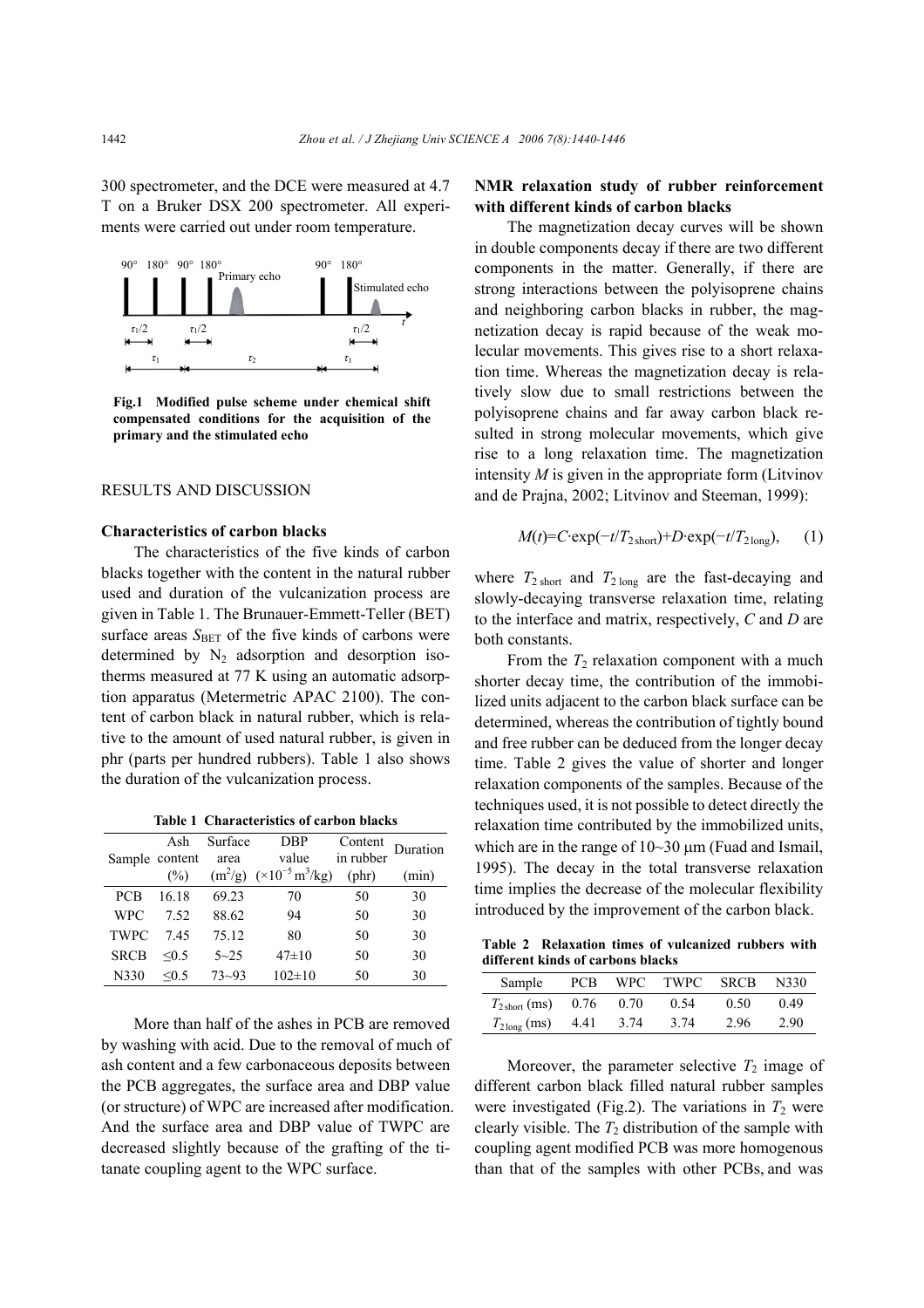

**Fig.2** *T***2 map of vulcanized rubbers with different kinds of carbon blacks. The resolution is 156 µm×156 µm. (a) PCB; (b) WPC; (c) TWPC; (d) SRCB; (e) N330**

similar to that of commercial carbon black. Therefore, one can conclude that the interactions between the carbon black and the neighboring chains are intensified after PCB is demineralized and modified with titanate coupling agent.

## **DCE study of vulcanized rubber reinforcement with different kinds of carbon blacks**

Chain dynamics of polymer networks were studied using the DCE on the stimulated echo. In rubber materials, the relevant dipolar fluctuations are caused by slow reorientations of the long-chain backbones around the local symmetry axis. The latter is determined by the mean positions of permanent chemical cross-links (and/or other topological constraints) restricting isotropic molecular reorientations on the time scale of the NMR experiment. Stimulated echo amplitudes are affected by attenuation mechanisms due to the DCE and spin exchange occurring between the protons of CH and CH<sub>3</sub> (and/or  $CH<sub>2</sub>$ ) groups of polyisoprene chains.

DCE can be separated from other attenuation mechanisms when measuring the quotient of the stimulated and primary echoes as a function of  $\tau_1$ .

$$
\frac{A(2\tau_1 + \tau_2)}{A(2\tau_1)} \approx \frac{A_{\rm dc}(2\tau_1 + \tau_2)}{A_{\rm dc}(2\tau_1)} \equiv Q_{\rm dc}.
$$
 (2)

For macroscopically disordered systems like unstretched polymers or rubbers, the dipolarcorrelation quotient *Q*dc is given as (Grinberg *et al*., 1999)

$$
Q_{\text{dc}} = \exp\left\{-\frac{1}{4}\left\langle \delta \varOmega_a^2 \right\rangle C_1\right\}.
$$
 (3)

The coefficient  $C_1$  in Eq.(3) is

$$
C_1 = \tau_c^2 (e^{-\tau_1/\tau_c} - 1)^2 (1 - e^{-\tau_2/\tau_c}), \qquad (4)
$$

where  $\tau_c$  is the characteristic correlation time, and  $\delta \Omega_{d}^{2}$  is the second moment of the dipolar fluctuation.

Plots of the dipolar correlation quotient  $Q_{dc}(\tau_1)$ in rubbers with different kinds of carbon black are shown in Fig.3. All amplitudes are normalized for the lowest  $\tau_1$  value in order to compensate for the spin-lattice relaxation. The curve parameter is  $\tau_2$ . The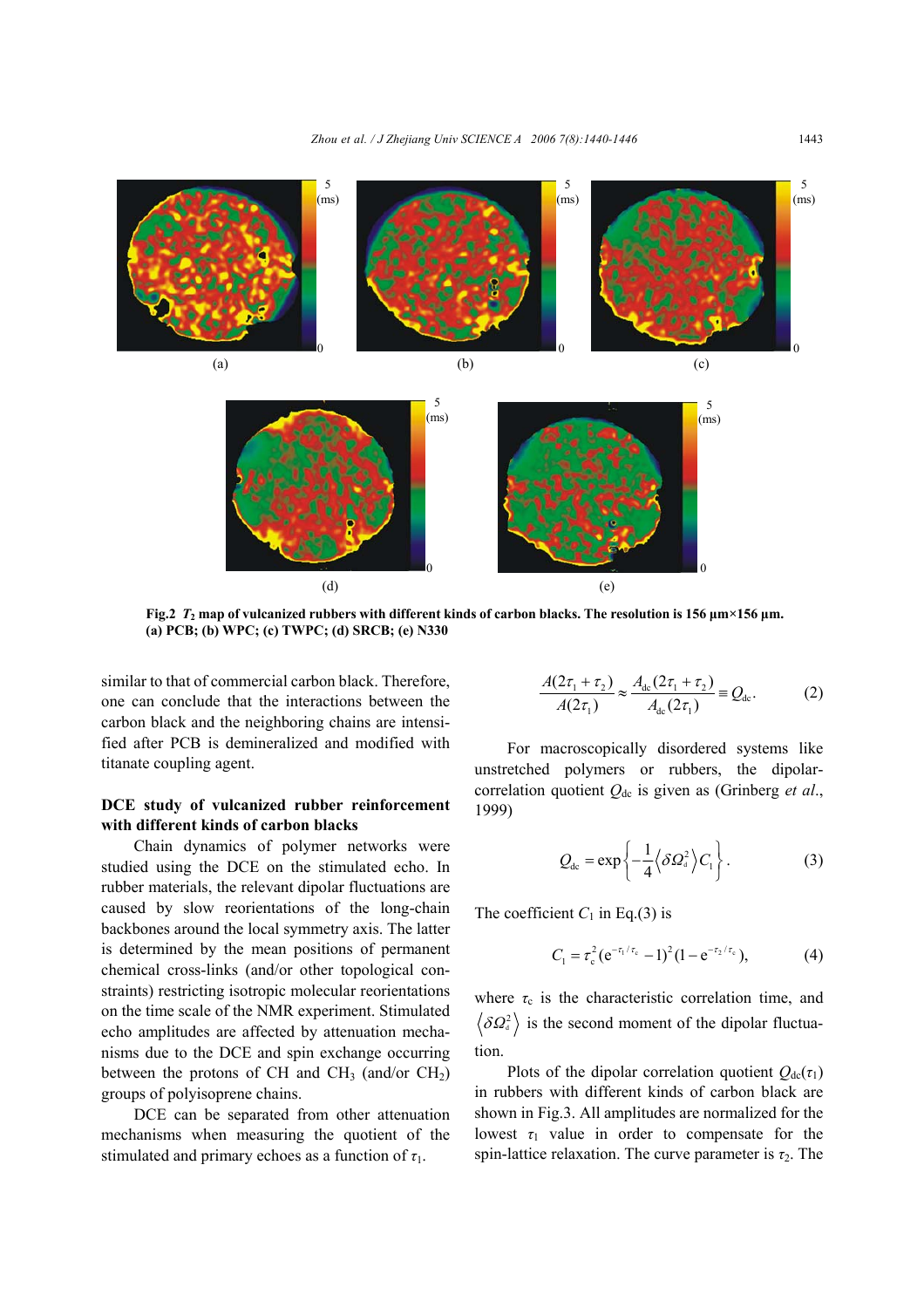set of two experimental curves measured at  $\tau_2$ =0.05, 0.10 s was fitted at one time. The fitted values of  $\delta \Omega_{d}^{2}$  and  $\tau_c$  of the experimental curves are given in Table 3.



**Fig.3** Dipolar correlation quotient  $Q_{dc}$  of the stimu**lated and the primary echo amplitudes of samples as a function of**  $\tau_1$ **.** (a) PCB; (b) WPC; (c) TWPC; (d) **SRCB; (e) N330** 

| data in Fig.3 |                                                                                          |               |
|---------------|------------------------------------------------------------------------------------------|---------------|
| Sample        | $\langle \delta \Omega_a^2 \rangle$ (×10 <sup>6</sup> rad <sup>2</sup> /s <sup>2</sup> ) | $\tau_c$ (ms) |
| <b>PCB</b>    | 1.01                                                                                     | 2.21          |
| <b>WPC</b>    | 1.71                                                                                     | 2.14          |
| <b>TWPC</b>   | 2.54                                                                                     | 2.04          |
| <b>SRCB</b>   | 3.05                                                                                     | 2.19          |
| N330          | 3.27                                                                                     | 1.95          |

**Table 3 Parameters of Eq.(3) and Eq.(4) fitted to the** 

A strong sensitivity of  $\langle \delta Q_a^2 \rangle$  to the density of chemical cross-links had been experimentally proven in the (bulk) DCE experiments for natural rubber (Grinberg and Kimmich, 1995). The values of  $\tau_c$  tend to decrease with increasing cross-link density *γ* defined as the inverse of the number of segments *N* between the nearest neighbor cross-link, i.e., *γ*∝1/*N*. In the case of a freely jointed chain of Kuhn segments, the mean-squared fluctuation  $\langle \delta Q_a^2 \rangle$  scales are proportional to  $1/N^2$ . So  $\langle \delta \Omega_a^2 \rangle$  scales are proportional to  $\gamma^2$ , i.e.,  $\langle \delta \Omega_a^2 \rangle \propto \gamma^2$ . Table 3 shows that the density of chemical cross-links of the rubber with TWPC is greatly improved. And  $\tau_c$  has similar tendency.

#### **Mechanical performance**

Mechanical testing of the rubbers with different kinds of carbon blacks was carried out by Hangzhou Zhongce Rubber Co., Ltd. (China) in electronic pulling equipment. The results are summarized in Table 4. The tensile strength at break of the rubber with TWPC is increased greatly after modification of the PCB. And the mechanical performance of TWPC could meet the need of the SRCB. The tensile strength at break is the load on the unit area of the rubber at break and one of the most important factors for evaluating the quality of the vulcanized rubber. Higher cross-link density and stronger interaction be-

**Table 4 Mechanical performance of vulcanized rubbers with different kinds of carbon blacks** 

| Sample      | Stress at 300%   |                | Tensile strength Elongation ratio |
|-------------|------------------|----------------|-----------------------------------|
|             | elongation (MPa) | at break (MPa) | at break $(\% )$                  |
| <b>PCB</b>  | $-10.9$          | $-7.8$         | 144                               |
| <b>WPC</b>  | $-92$            | $-8.4$         | 72                                |
| <b>TWPC</b> | $-10.73$         | $-5.58$        | 185                               |
| <b>SRCB</b> | $-8.5 \pm 1.6$   | $\ge -5.5$     | >90                               |
| N330        | $-1.0 \pm 1.6$   | $>-2.5$        | $>-20$                            |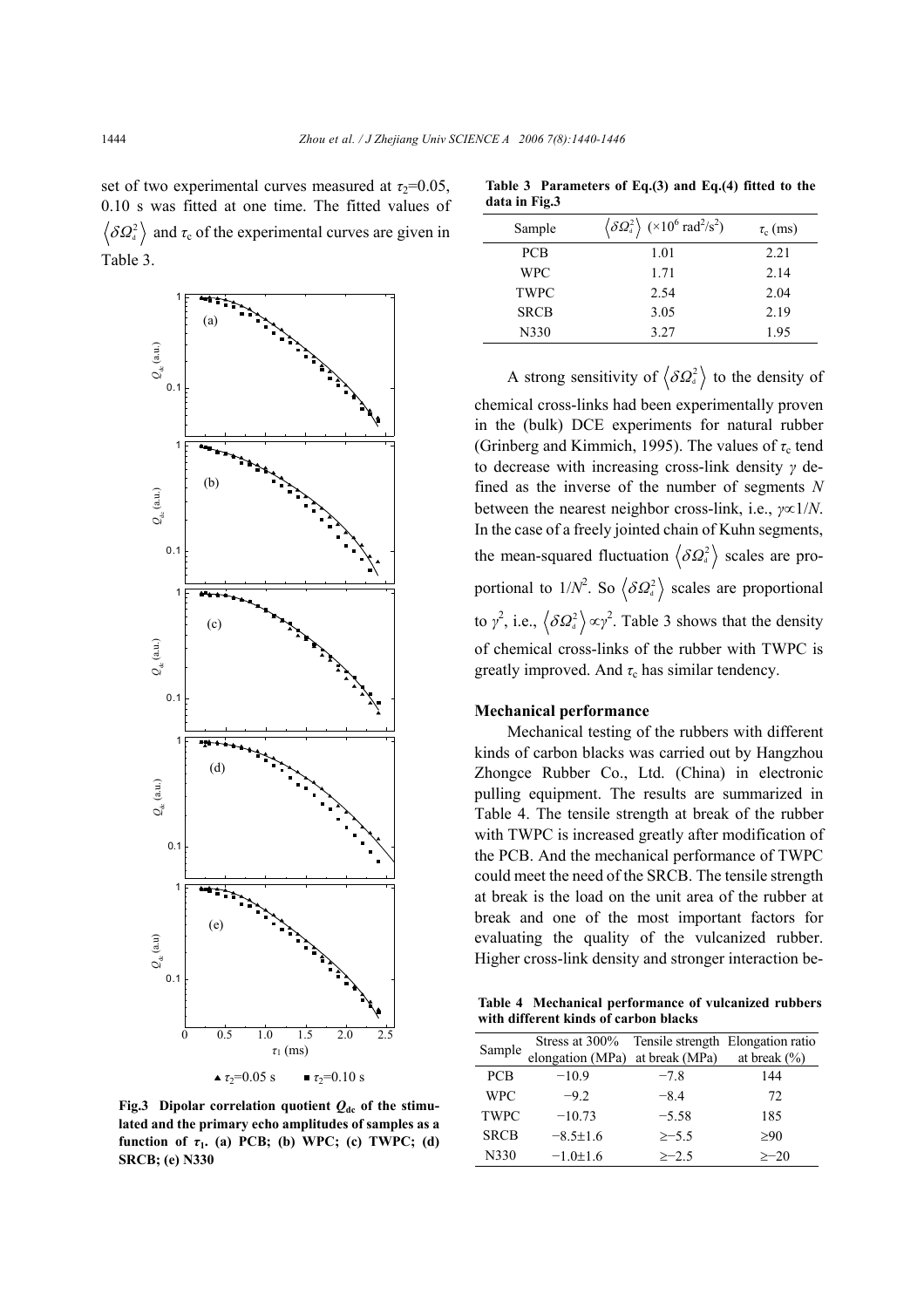tween the fillers and the polyisoprene chains in the rubber with TWPC resulted in the increase of the tensile strength at break.

## **Coupling mechanism**

The chemical structure of NDZ-105 titanate coupling agent shown in Fig.4 allows the formation of a strong van der Waals attraction and/or the chemical interaction between the organic chains of titanate and the long chains of the polyisoprene chains. Demineralization of PCB recovers a few of the active sites that were originally covered by the inorganic ash and the carbonaceous deposits. The coupling mechanism is shown in Fig.5. The selected NDZ-105 titanate coupling agent's organic chain polarity may be similar to that of the natural rubber. The intensification of interaction between the carbon blacks and the neighboring chains and the increase of chemical cross-link density in vulcanized rubber with TWPC result in improvement of the mechanical performance.



**Fig.4 Chemical structure of the NDZ-105 titanate coupling agent**



**Fig.5 Coupling mechanism of NDZ-105 titanate coupling agent on the surface of WPC**

#### **CONCLUSION**

Demineralization and modification with NDZ-

105 titanate coupling agent not only intensify the interactions between carbon black and the neighboring polyisoprene chains, but also increase the chemical cross-link density of the vulcanized rubber with TWPC. The mechanical testing of the rubbers with different kinds of carbon blacks showed that the strain of the rubber with TWPC is better than that of the rubber with PCB. The mechanical testing results are consistent with the conclusion of the DCE. TWPC could be used to replace the commercial semi-reinforcing carbon black. Modifications in the structure of PCB have shown a little success in making it more attractive to the rubber industry.

#### **References**

- Blümich, B., 2000. NMR Imaging of Materials. Clarendon Press, Oxford.
- Darmstadt, H., Roy, C., 1994. ESCA characterization of commercial carbon blacks and of carbon blacks from vacuum pyrolysis of used tires. *Carbon*, **32**(8):1399-1405. [doi:10.1016/0008-6223(94)90132-5]
- Fuad, M.Y.A., Ismail, Z., 1995. Application of rice husk ash as fillers in polypropylene: effect of titanate, zirconate and silane coupling agents. *European Polymer Journal*, **31**(9): 885-893. [doi:10.1016/0014-3057(95)00041-0]
- Garbarczyk, M., Grinberg, F., Nestle, N., Kuhn, W., 2001. A novel NMR approach to the determination of the cross-link density in rubber materials with the dipolar correlation effect in low magnetic fields. *J. Polym. Sci. B*, **39**(18):2207-2216. [doi:10.1002/polb.1194]
- Gebauer, M., Schermaul, D., Timm, D., 1995. Olefins from polyolefin wastes. *Chem. Tech.*, **47**:195.
- Gonzalez, F., Encinar, M., Canito, L., Rodrıguez, J., 2001. Pyrolysis of automobile tyre waste. Influence of operating variables and kinetics study. *Journal of Analytical and Applied Pyrolysis*, **58**:667-683. [doi:10.1016/S0165-2370 (00)00201-1]
- Grinberg, F., Kimmich, R., 1995. Characterization of order fluctuations in liquid crystals by the dipolar-correlation effect on the stimulated echo. *J. Chem. Phys*., **103**(1):365- 370. [doi:10.1063/1.469603]
- Grinberg, F., Garbarczyk, M., Kuhn, W., 1999. Influence of the cross-link density and the filler content on segment dynamics of dry and swollen natural rubber studied by the NMR dipolar-correlation effect. *J. Chem. Phys.*, **111**(24): 11222-11231. [doi:10.1063/1.480478]
- Grinberg, F., Heidenreich, M., Kuhn, W., 2002. A new contrast parameter for visualization of the cross-link density in rubber based on the dipolar-correlation effect. *Journal of Magnetic Resonance*, **159**(1):87-91. [doi:10.1016/S1090- 7807(02)00007-1]
- Litvinov, V.M., Steeman, P.A.M., 1999. EPDM-carbon black interactions and the reinforcement mechanisms, as studied by low-resolution <sup>1</sup> H NMR. *Macromolecules*,